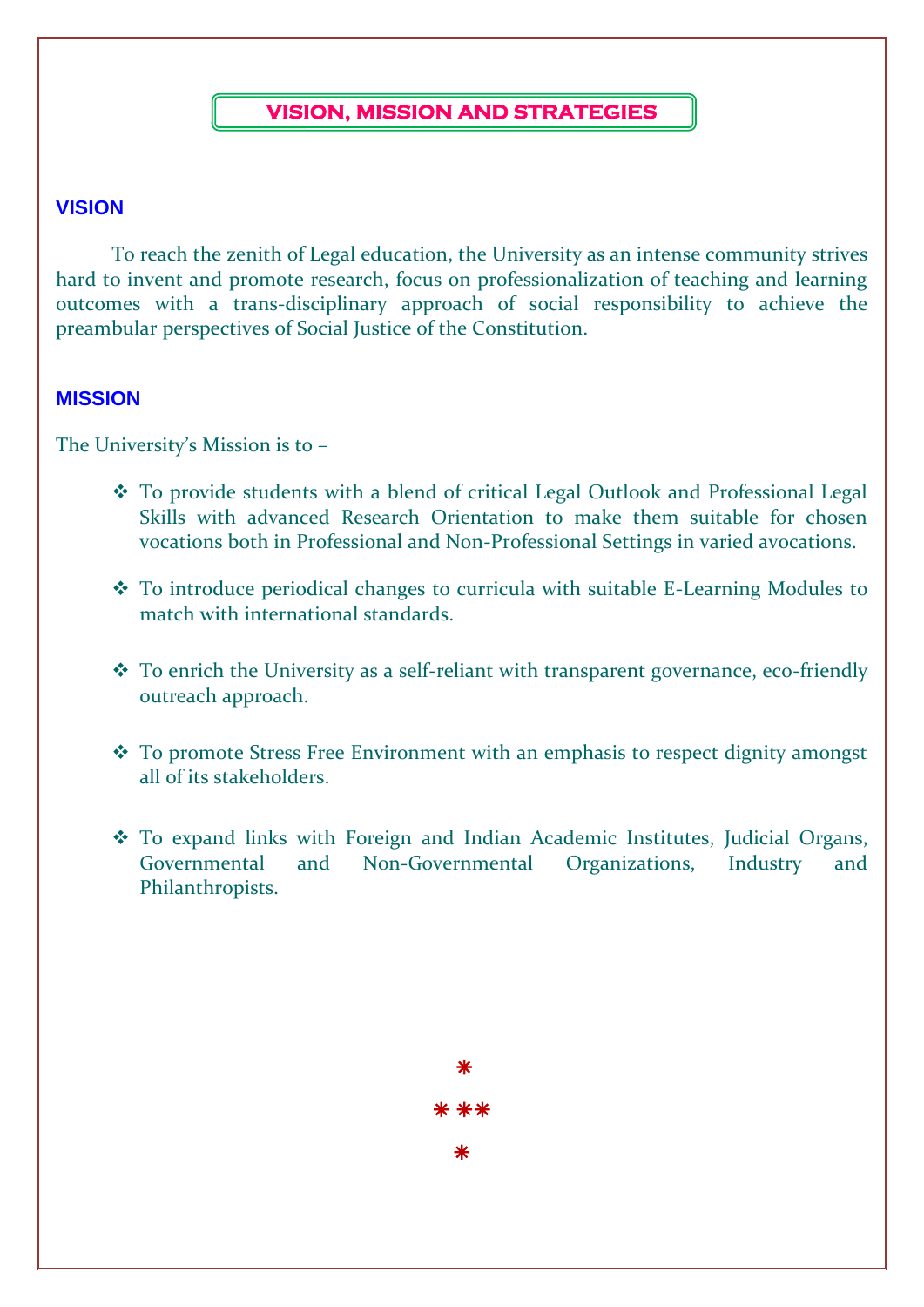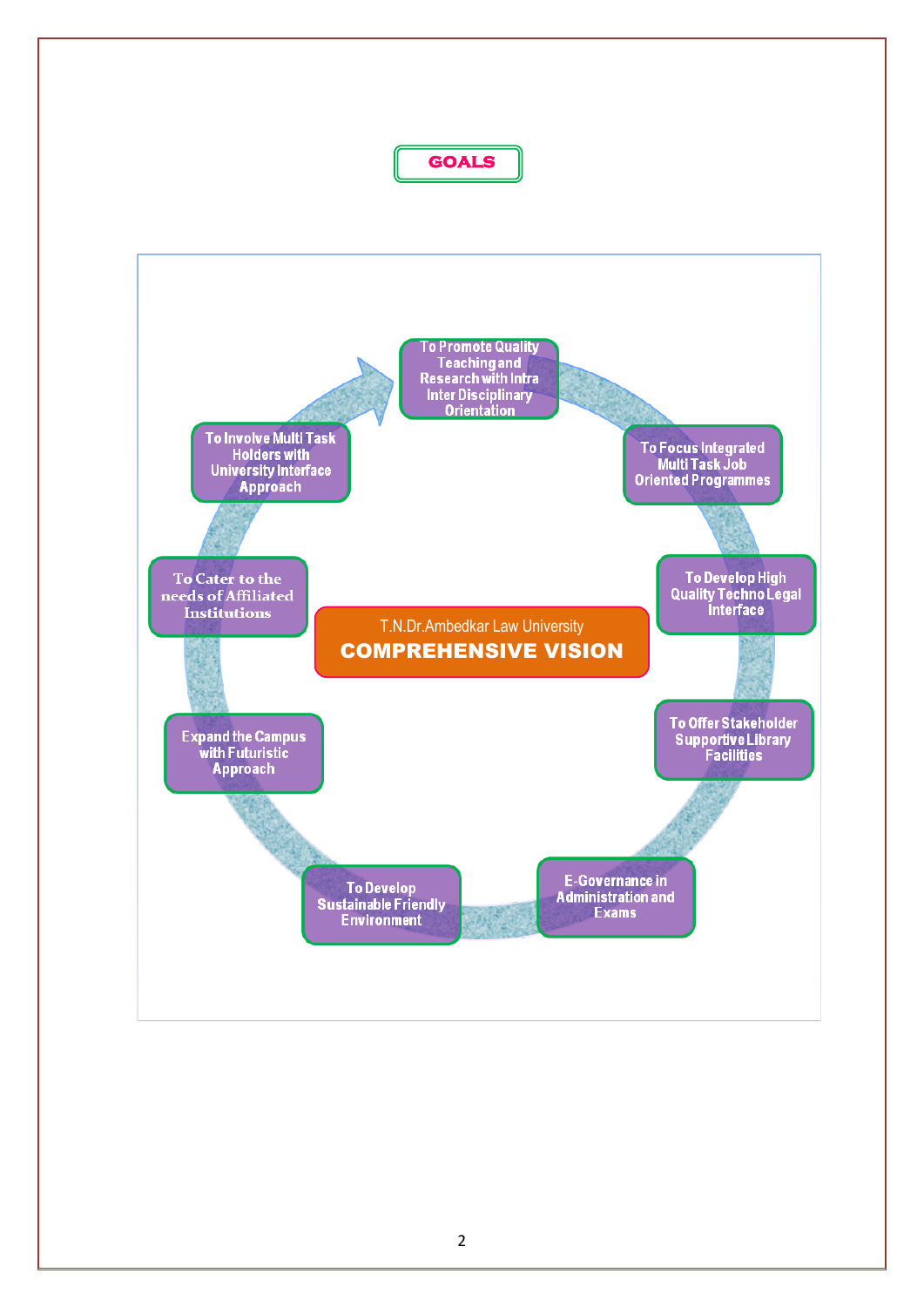#### **ROAD MAP FOR VISION 2030**

#### **INTRODUCTION**

The Tamil Nadu Dr.Ambedkar Law University is first of its kind of Affiliated Law University in the Country established by the State of Tamil Nadu in 1997 in the City of Chennai which houses the High Court of Madras (which was one of the Chartered High Courts of India). The University was inaugurated at the hands of **Former President of India Shri. K.R. Narayanan**. **Hon'ble Shri Ram Nath Kovind, President of India** appreciated the efforts of the University during his visit in 2019 for a Special Convocation.

As a State University, the Hon'ble Governor of Tamil Nadu is the Chancellor and the Hon'ble Minister for Law, Courts and Prisons, Government of Tamil Nadu is the Pro-Chancellor. The University is recognized by the UGC and 12 (B) of the UGC Act.

#### **MILESTONES**

#### **(a) Overview:-**

In the last two decades, the University has proven its mettle in promoting Legal Education in the State of Tamil Nadu. Some of the major achievements are outlined below:-

 The University offers Academic Programmes under its School of Excellence in Law. The School was established on the lines of National Law Universities to offer all Academic Programmes. Its Nine Post Graduate Departments with different subject specializations takes care of Legal Research by offering Doctoral and Post Graduate Programmes. Apart from the Departments, the School also offers Under Graduate Programmes in Law with varied inter-disciplinary streams of 3 Years and 5 Years Integrated Law Degree Courses.

#### **(b) Alumini:-**

 The University has a galaxy of rich alumnus working in varied vocations including Law and Justice Machinery and in public life of the Country and as well serving abroad.

 The University has honoured stalwarts such as Hon'ble Dr. Selvi. J. Jayalalithaa, Former Chief Minister of Tamil Nadu, Hon'ble Dr. P. Sathasivam, Former Chief Justice of India and Former Governor of Kerala, Hon'ble Dr. S.A. Bobde, Judge, Supreme Court of India (who later became Chief Justice of India) and Hon'ble Dr. Tahilramani, Former Chief Justice, High Court of Madras, on whom the LL.D. *(Honouris Casa)* was conferred.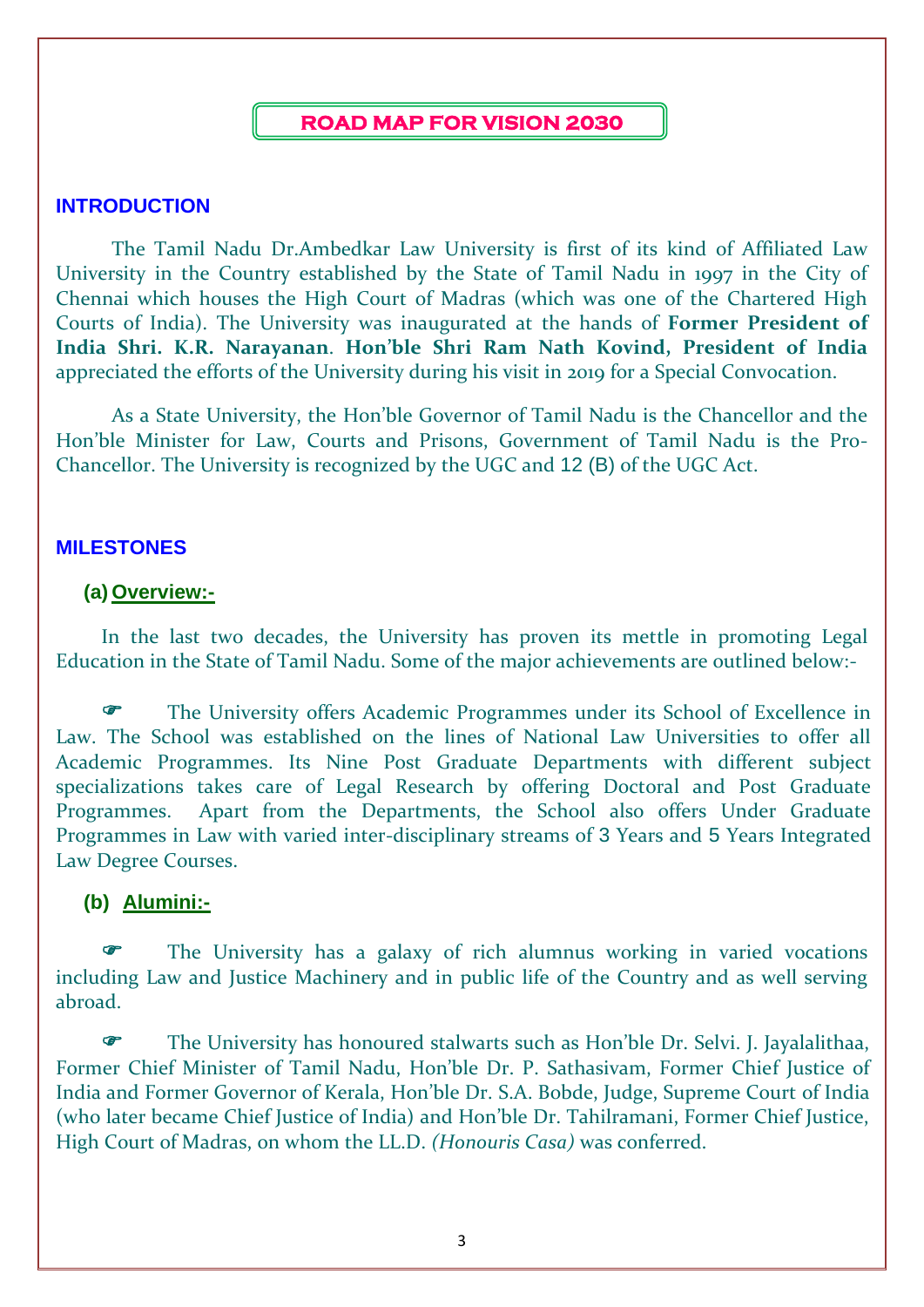One of our alumni Ms. Divyadarshini was the topper of Civil Service Examination in the year 2010. A number of students are selected in various Public Service Commission and Judicial Service and also in various Competitive Examinations.

 One of the alumni of the University Dr. Sadiq Jilani Ahmed is serving as P-5 Cadre Officer in the Rank of Ambassador in U.N. Women.

 A catena of its alumni is enduring in the Bench and Bar across the nation and also occupying prime posts in policy governance bodies of the nation.

# **(c) Academic Output:-**

❖ The University's team in June 2020 adjudged as Second Best Memorandum Defense in the Virtual Nuremberg Moot Court Competition 2020 conducted by the International Nuremberg Principles Academy, Germany.

❖ The University was the SAARC Championship holder along with a number of Moot Court Competitions won by its students at regular intervals.

❖ Ms. Bhargavi Kannan was adjudged as the Best Law Student of India in SAARC Moot Court Competition Rounds and provided with a fellowship to study in the University of Pennsylvania.

❖ Ms. Deepa Christina, current Under Graduate student of the University was acted as one day Deputy High Commissioner of British Council, Chennai and to be sponsored to study in U.K. for the Post-Graduation Studies in Law by the British Council.

❖ The University won the third rank in the National Youth Parliament Competition by the Ministry of Parliamentary Affairs, Government of India.

# **(d) Collaboration:-**

 The University has a good number of Memorandam of Understandings with Indian and Foreign Institutes.

 The University established a Tech-Savvy, one-stop Legal Repository under Public-Private Partnership called as AIR E-Café to extend Tech Based Professional Training.

#### **(e) Projects:-**

 The University was recognized by the Government of India as a Centre of Excellence and established the Chair of Excellence on Consumer Law and Jurisprudence for a period of Five Years between 2014 and 2019, sponsored by Ministry of Consumer Affairs, Food and Public Distribution, New Delhi.

 The University was a partner with University of Readings in a significant academic project sanctioned by Government of United Kingdom, 2009 – 2010.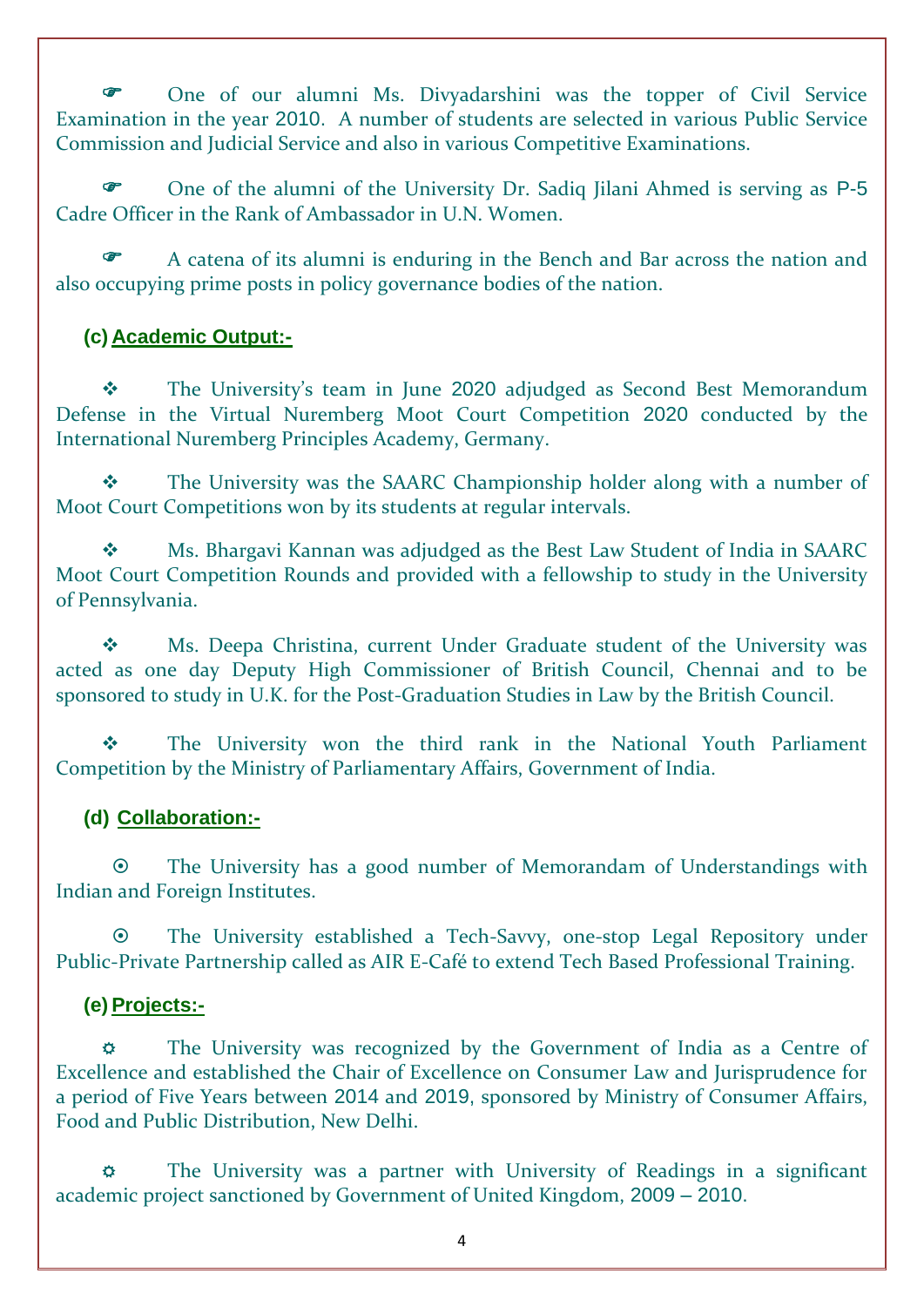The University has submitted an another Major Research proposal to the Ministry of Consumer Affairs, Food and Consumer Distribution, New Delhi, to the tune of Rs.7,84,000/- (Rupees Seven Lakhs and Eighty Four Thousand only), in pursuance of the earlier grants sanctioned by them.

 The University has submitted a proposal to the Government of Tamil Nadu under the TANII (Tamil Nadu Innovation Initiative) Scheme for the year **2020-2021** to establish a "Multimedia Centre for Legal Education & Professional Development" to a tune of Rs.20 Crores for consideration.

# **(f) Sports Activity:-**

 The University is the Overall Champion amongst the 25 Law Schools in All India Inter-Law Collegiate Tournament held at National Law School of India University, Bangalore for the year 2019 – 2020.

# **STRENGTH**

- ❖ The University has its own campus in the heart of the city.
- ❖ Qualified Rich Competent Faculties
- ❖ State of Art Library
- ❖ Residential facilities for Students
- ❖ Academic Support Services
- ❖ State of Art Sports and Cultural Facilities
- ❖ Recognized NCC, NSS and YRC Units of Government of India
- ❖ Virtual E-Academic Services
- ❖ Transparent Admission Policy

# **AFFILIATED INSTITUTIONS**

As an affiliating University, it caters to the needs of the candidates interested in pursuing law in the State offering both Under Graduate and Post Graduate Programmes through its 14 Government and 2 Private Law Colleges spread across the State of Tamil Nadu.

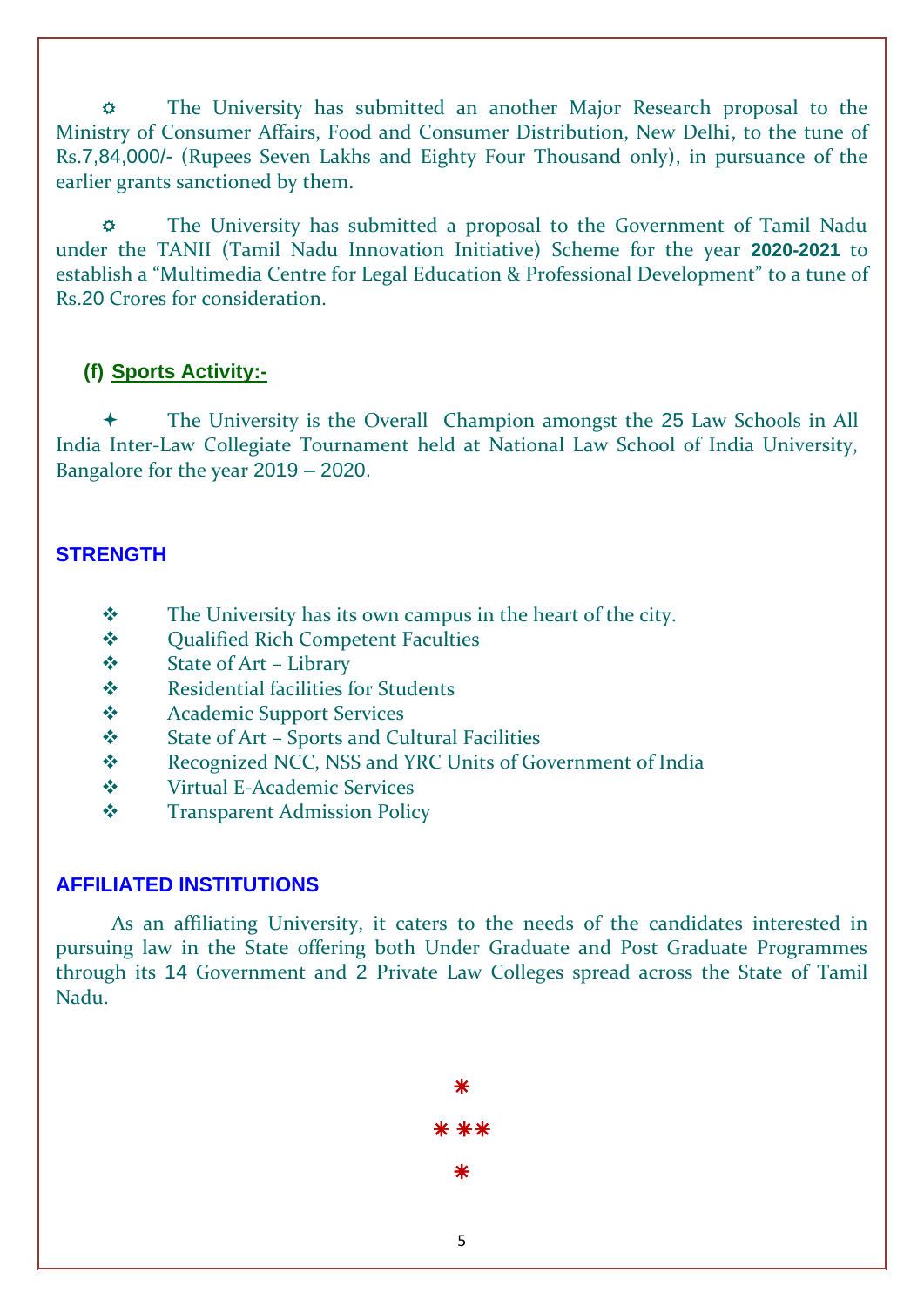# **WORKING PLAN FOR VISION -2030**

The Vision Plan 2030 reflects to undertake a scrutiny of the present strength and weaknesses to infuse leadership, creativity, innovation to bring in reflective approaches with a holistic perspective for all round development of the University. The onward march and the vision document's focus are on the following:–

❖ In the next ten years, the main vision of the University centers round to equip innovative pedagogical research skills to compete with the changing dimensions and to meet the demands of professional orientation perspectives.

❖ As a uni-faculty institution, it tries to notch up Profession Centric Skill Based Education and Research Orientation Programmes culminating with intra-inter-disciplinary perspective. At each stage, it tries to focus the vision to gauge up learner centric skills of the Art of Advocacy by promoting techno based skills to serve the needs of people of the State and as well that of the nation.

❖ To achieve the objectives with a realistic outlook infrastructure facilities will be developed to meet the academic, administrative needs in tune with the expectations of stakeholders of the University and as well that of regulatory agencies and public at large.

In this long journey, it will expand its tenets to serve objective perspectives by romping industry, philanthropists and various stakeholders from different walks of public life. The focused attention is to reach the zenith of academic portals to receive a good pat on the back from various accrediting authorities.

❖ The document is divided into different heads to highlight the vision of the University for its onward-development. After specification of its goals, it focuses on phased manner futuristic perspectives to be attended with a time frame.

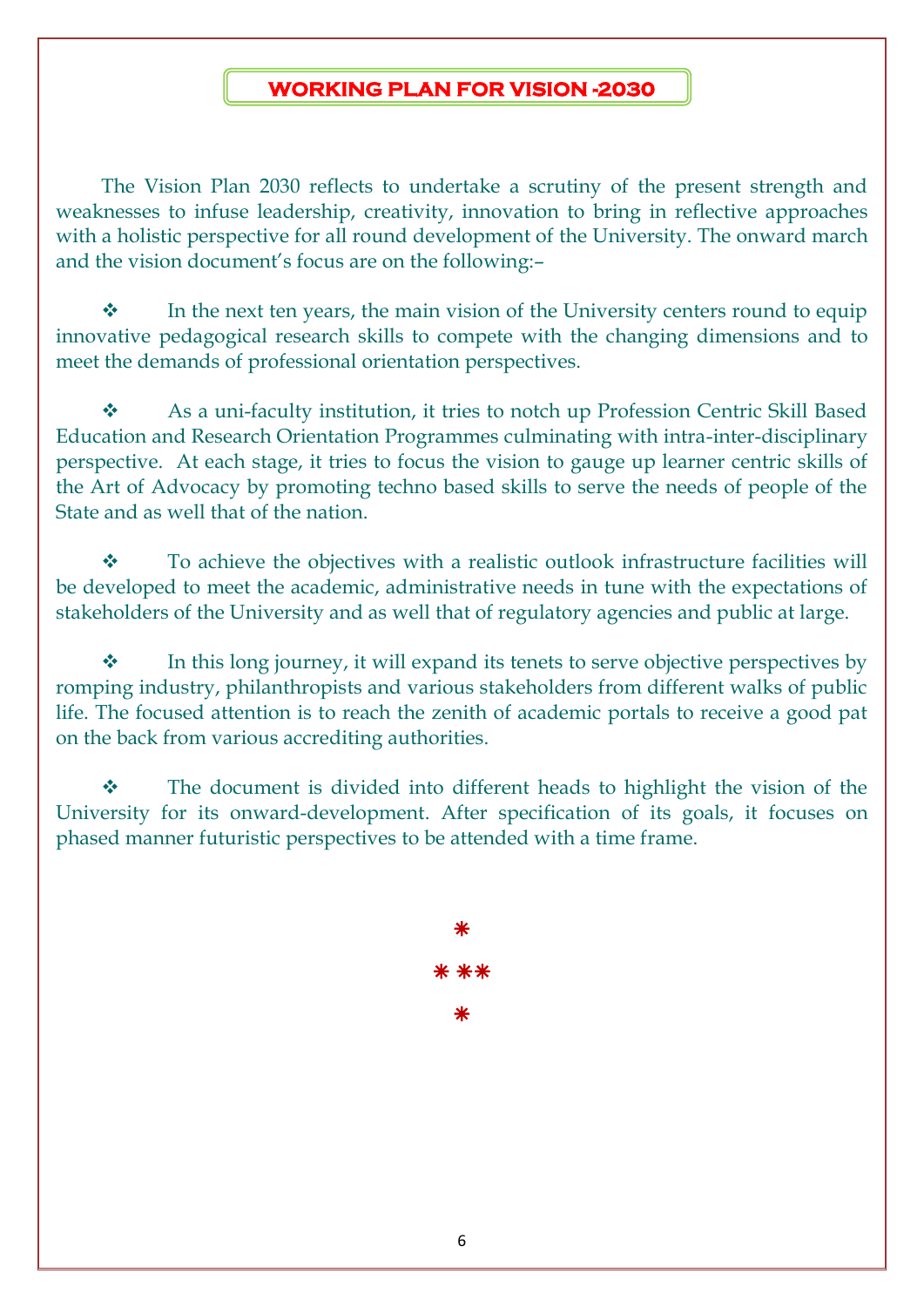# **GOALS AND STRATEGIES FOR VISION 2030**

#### **I. ACADEMIC**

The academic perception is divided into following heads:-

# **(1) CURRICULA - GOAL**

 To introduce Profession Based Skill Oriented Curricula and Training with an outlook to match with policy perspective of the State and the vision document of the National Educational Policy.

#### **Forward Looking**

- ❖ Update Curriculum at regular intervals
- ❖ Introduce Choice Based Credit System in Post-Graduation
- ❖ Impart pedagogical Skills and Training
- ❖ Student Friendly Extended Programmes
- ❖ Profession Oriented Skill Impartation
- ❖ To guide the affiliated institutions with academic orientation leading to receive accreditation

# **(2) RESEARCH - GOAL**

 To undertake and promote Quality Research with Intra, Inter and Multi Disciplinary Orientation

#### **Action Based Orientation**

- ❖ To compete and procure Intra Multi Disciplinary Research Funding facilities to establish Research Centres
- ❖ To promote diverse Research Skills amongst Faculty as well as Students
- ❖ Promote Focused Trust Based Research
- ❖ Evolving Research Content Analysis of Professional Based Research
- ❖ To inculcate Edit Based Methodologies of Professional Requirements
- ❖ To equip its Affiliated Institutions with Research Orientation

# **(3) FACULTY - GOAL**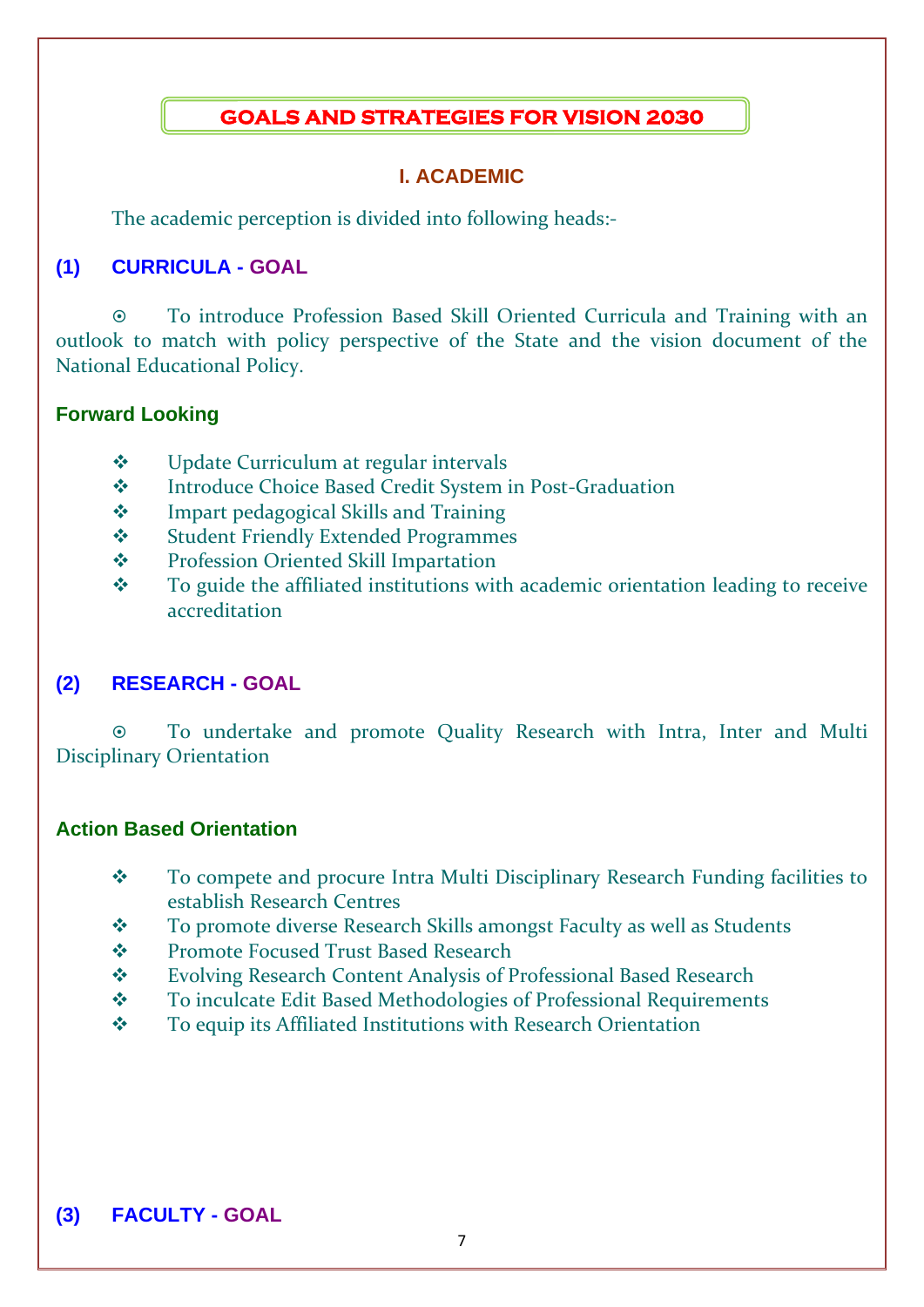Specific measurable attainable realistic time frame teaching research output

# **Action Based Orientation**

- ❖ Adaption of Profession Based Teaching Methods
- ❖ Continuous Reflection on Instructional Skills on set Goals
- ❖ Help the Students with Integrated Different Language Perspective
- ❖ Developing Teaching Tool Kits
- ❖ Conduct Regular Training and Workshop
- ❖ Organize Field Based Professional Oriented Services
- ❖ Focus on Clinical Based Teaching Methods
- ❖ Focus on Learner Centric Technological Curricula
- ❖ Promote Multi Disciplinary, Intra Disciplinary Rotational Teachings
- ❖ Flexible Learner Centric Orientation
- ❖ Introduce Innovative Teaching Techniques

# **(4) ACADEMIC OUTREACH**

 The University pooling the academic resources through its students, researchers, teachers will offer varied academic programmes, promote social oriented research and offer multi - professional oriented courses and render its services to various sections of the society.

# **GOAL**

Focus on Integrated Multi-Task Academic Mission

# **Action Based Orientation**

- ❖ To Commence Professional Oriented Short-term Courses
- ❖ To Offer Employable Educational Programmes
- ❖ Intra, Inter-Disciplinary Programmes
- ❖ Conference, Seminars of Social Orientation
- ❖ Industry Employability Programmes
- ❖ Money Spinning Activities
- ❖ Programmes of Parental Orientation
- ❖ Legal Aid Clinics
- ❖ Access to Justice Programmes
- ❖ Legal Aid Extension Outreach

# **(5) TECHNO LEGAL INTERFACE**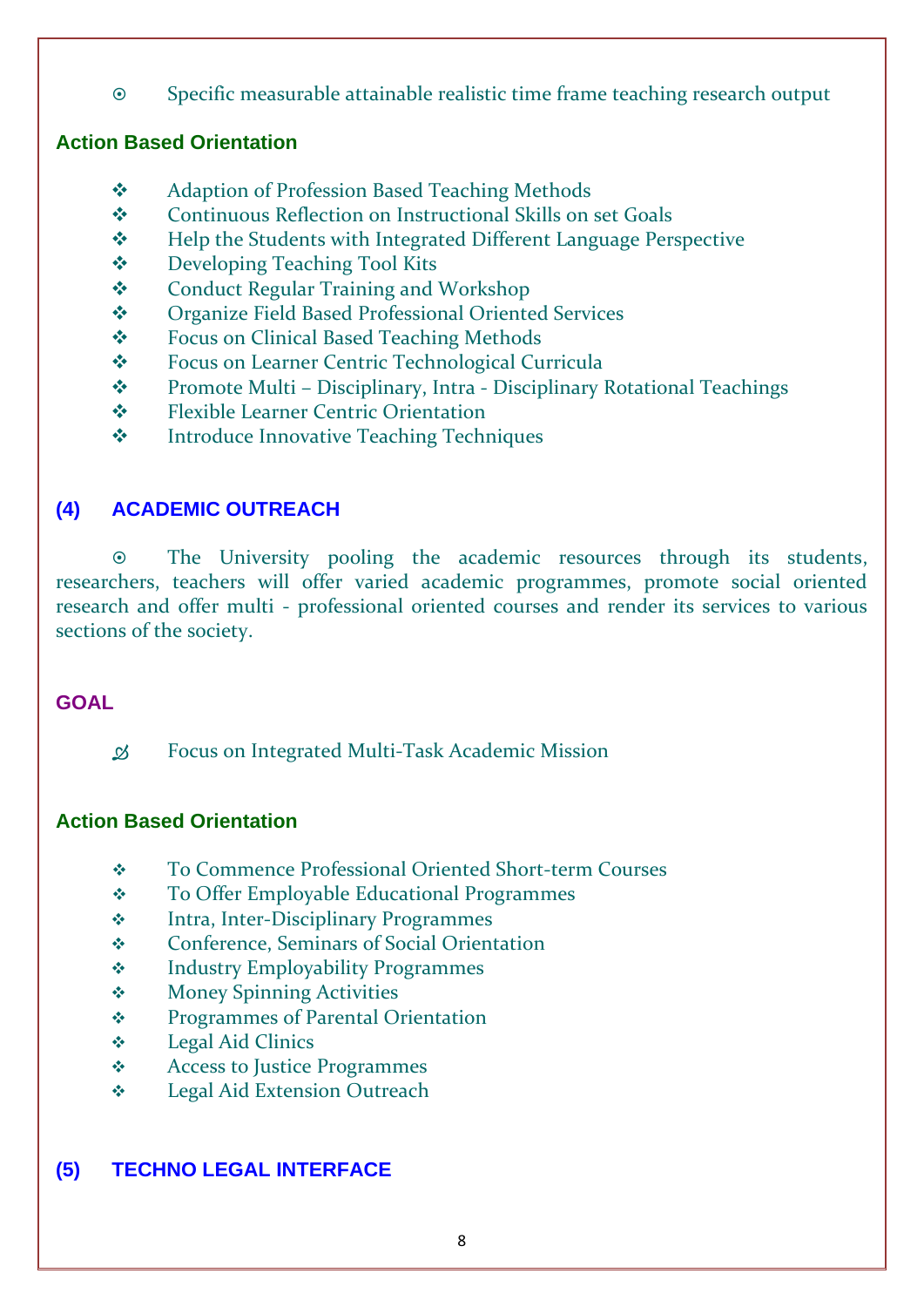To suit the needs of economically globalized world, technology driven legal programmes will be developed to help the faculties, students, society at large.

#### **GOAL**

 To catch up with development of digitalization cropping qualitative techno legal services and programmes

#### **Action Based Orientation:**

- ❖ To Start Techno Oriented Legal Programmes
- ❖ To Promote Research and Academic Activities
- ❖ To Conduct Tech Oriented Professional Programmes
- ❖ Establish Virtual Court Rooms
- ❖ Virtual Consultancy Services
- ❖ To Develop Liaison with Techno Based Industrial Relations

# **(6) LIBRARY**

All round support services for Teaching and Research

#### **GOAL**

Extended Profession Oriented Techno-Based Services

# **Action Based Orientation**

- ❖ To Expand Web-Based Library facilities to Faculties and Students
- ❖ To Conduct regular Research Consultations for Customizing Research
- ❖ Accurate Manuals for easy access to Journals
- ❖ To Develop E-Books for Multiple Access
- ❖ To Conduct Regular Training Programmes to Staff and Students
- ❖ To Connect with Affiliated Colleges
- ❖ To Develop Regular Academic Circular Services



# **II. EXAM ADMINISTRATION**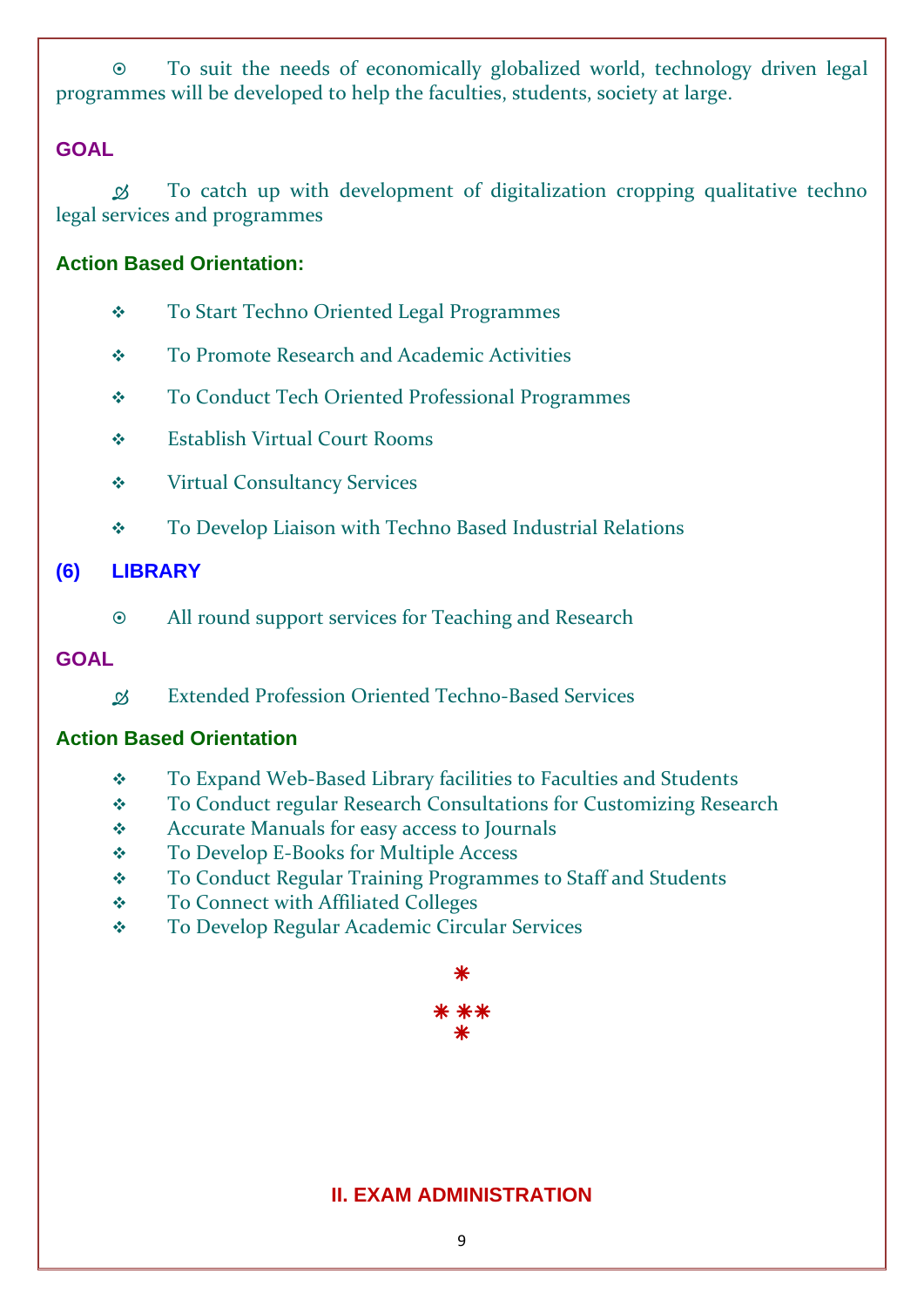#### **(1) ADMINISTRATIVE REFORMS**

In tune with contemporary needs Revamp Examination Administration

#### **GOAL**

 Strengthen examination administration with cost saving methods for stakeholder friendly facilities

#### **Action Based Orientation**

- ❖ To Re-group Exam Administration with more supporting Staff
- ❖ To Speedup Exam Work, Introduce Automation Facilities
- ❖ Introduce Technology Based Subject-wise Data Frequency
- ❖ Transparent Policies to Prevent Unfair Practices
- ❖ Web-Based Viva System
- ❖ Examination Grievance Cell

# **(2) E-GOVERNANCE IN EXAMS**

Introduce Tech – Based facilities for Faster Exam governance

#### **GOAL**

To Introduce On-line Exam Services for Cost and Time Efficiency

#### **Action Based Orientation**

- ❖ To Upgrade Facilities for Maintaining E Depository for Question Banks
- ❖ To Evolve Methods to Adopt On-line Exams and Valuation
- ❖ To Train Faculties in E-Interface Exam System
- ❖ Introduce Technology Based Subject-wise Data Frequency
- ❖ Transparent Policies to Prevent all types Malpractices
- ❖ Web-Based Inter Active Viva System

# **III. ADMINISTRATION**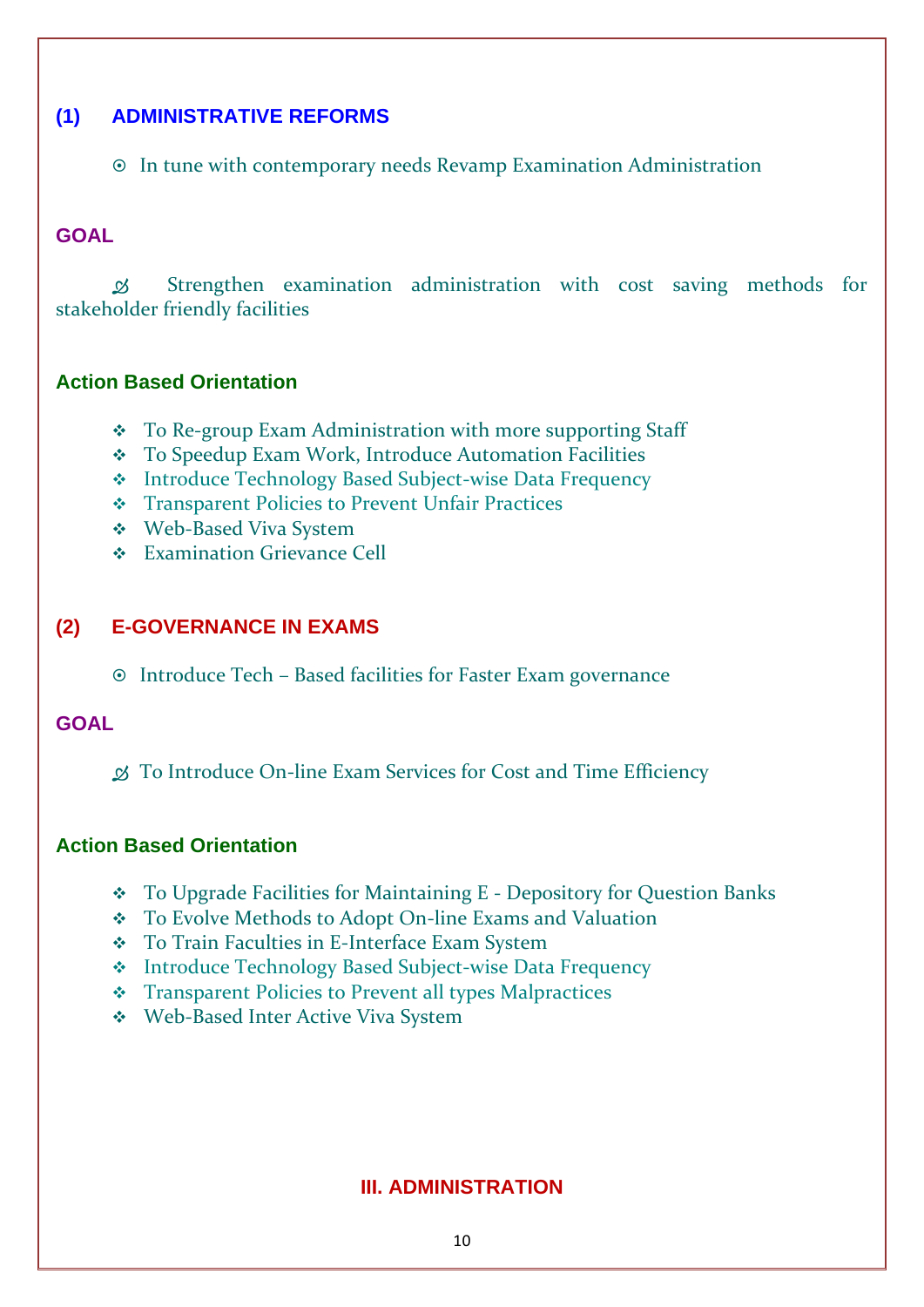# **(1) EFFECTIVE GOOD GOVERNANCE**

 To synchronize with contemporary aspirations establish a sustainable, viable long lasting transparent friendly administration.

# **GOAL**

 To restructure the entire administration for effective support to meet the demands of the various participants of the University

#### **Action Based Orientation**

- ❖ To Relook at the Act, Statutes and Ordinances with futuristic perspectives
- ❖ Re-organize Entire Administration with Different Centres with Center Heads
- ❖ To Recruit the necessary Staff at the earliest
- ❖ To Introduce E-based Administration with Paperless Office
- ❖ To Impart Regular Skill Based Training to Staff
- ❖ To Establish Quick Grievance Redress Mechanism
- ❖ To Undertake Staff Welfare Activities
- ❖ To Introduce Transparent Governance Methods

# **IV. FINANCE**

# **(1) EFFECTIVE FINANCIAL MANAGEMENT**

To evolve and introduce steps to fund generation and financial management.

#### **GOAL**

 $\mathcal{B}$  To develop sustainable financial stability

#### **Action Based Orientation**

- ❖ To Promote Academic and Administrative Activities towards Sustainable Financial Mobilization
- ❖ To Develop Industry Based Inter-Face Activities
- ❖ To De-centralized Financial Administration with Good Governance Policies
- ❖ To Evolve Prudent Expenditural Policies

# **V. GREEN CAMPUS**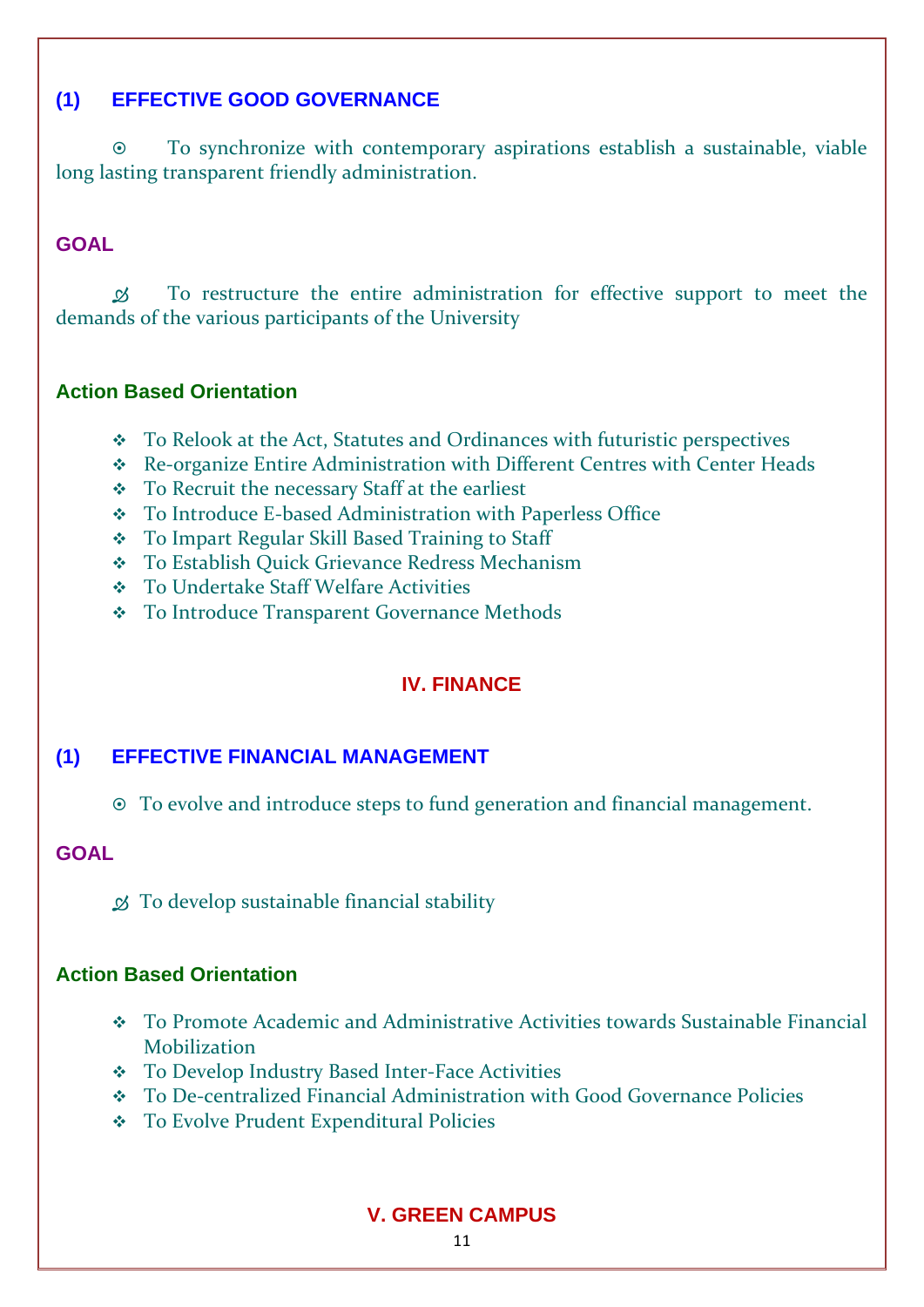# **(1) ECO FRIENDLY E-INTERFACE**

 To develop centralized sustainable e-based facilities for all round development of academic and administrative governance.

#### **GOAL**

 Virtual Academic Research Augmentation to Promote Affluent Eco-Friendly Learning Centric Methods.

#### **Action Based Orientation**

- ❖ To Establish Self-Supportive E-Facilities
- ❖ To Develop Learner Centric E-Labs
- ❖ To Develop E-Based Courses and Materials
- ❖ To Publish E-Books and Journals
- ❖ To Establish Virtual Moot Courts
- ❖ Support Services to all Wings of the University
- ❖ To Enhance Campus Security System
- ❖ To Provide High Speed Internet and Wi-Fi Services
- ❖ To Introduce all Digitalized Transactions
- ❖ To Develop Privacy Based Data Protection Mechanism

# **(2) SUSTAINABLE FRIENDLY ENVIRONMENT**

To cultivate and promote eco-friendly activities

#### **GOAL**

 Develop Systems and Mechanisms to design and implement to augment a sustainable environment.

#### **Action Based Orientation**

- ❖ To Establish Efficient Waste Recycling Systems
- ❖ To Plant Eco-Friendly Plants and Trees
- ❖ Optimum Utilization of Land Space with Environmental Friendly Structures
- ❖ To Promote Indoor and Outdoor Air Quality
- ❖ To Evolve Policies for Maximum Utilization of Solar Energy
- ❖ To Train Faculties, Staff and Students in Practicing Environmental Friendly Methods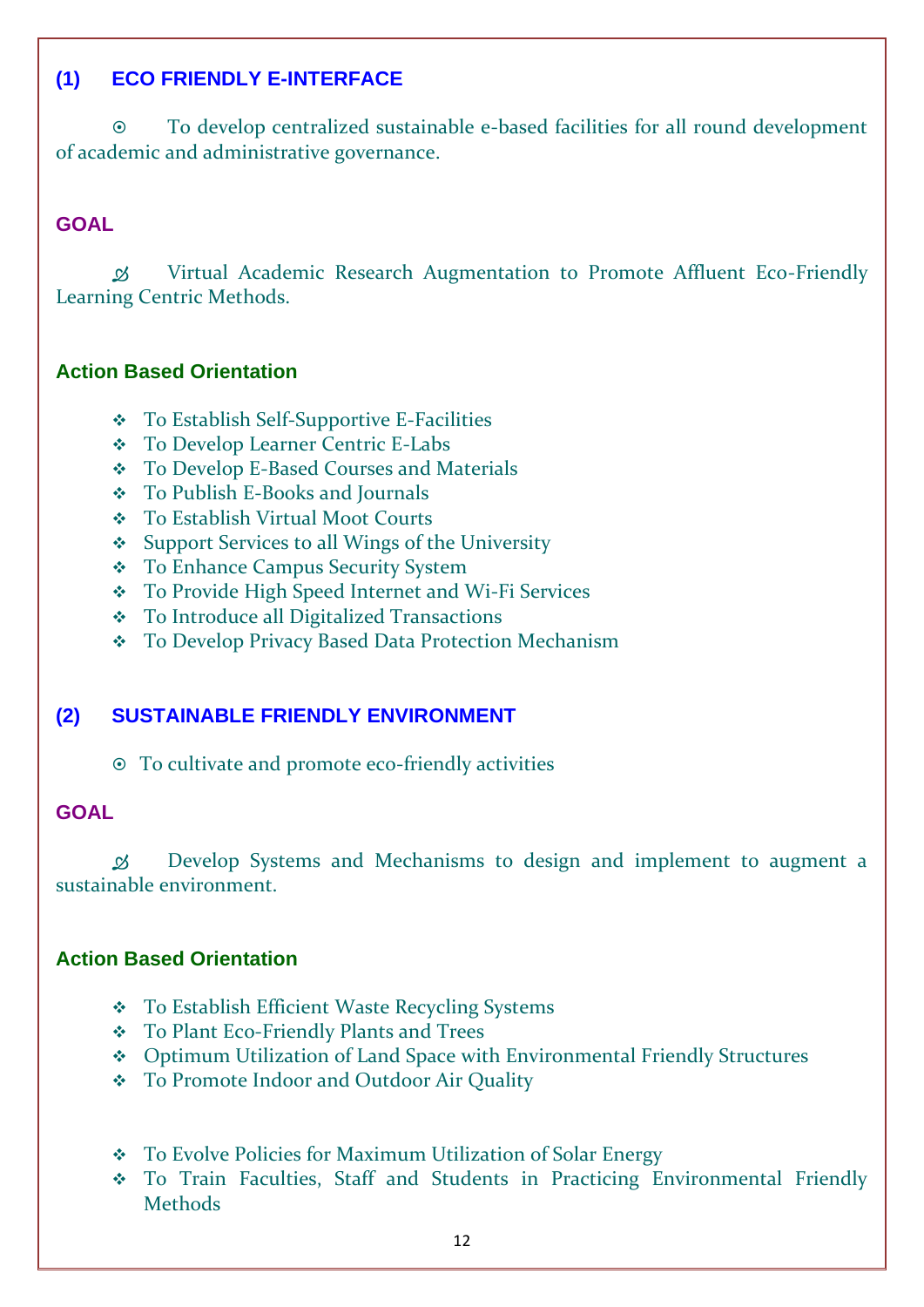- ❖ To Reduce Paper Usage and Wastage
- ❖ To Introduce Rain Water Harvesting Methods with Recycling Waste Water Policy
- ❖ To Undertake Regular Clean Green Campus Programmes
- ❖ To Practice and Cultivate Pollution Free Campus Methods

# **VI. SUPPORT SERVICES**

# **(1) CAMPUS FACILITIES**

To Function Effectively and Efficiently Facilities to Stakeholders Play a Vital Role

#### **GOAL**

 To Enrich Self-Contained Generic Facilities in order to Gauge the Maximum Support of Stakeholders

#### **Action Based Orientation**

- ❖ To Expand the Campus to meet the futuristic needs
- ❖ To Have a Unitary Campus with All Round Facilities to Faculties and Staff
- ❖ To Expand the General Facilities such as Canteen, Hostels, Bank, Co-Operative Store, Health Centre etc.,
- ❖ To Re-allocate the Buildings for various Sections in the Perungudi Campus and to Construct a State of Art Administrative Complex
- ❖ To Build Residential Complexes for Staff and Faculty
- ❖ To Build Vice-Chancellor, Registrar and Other Bungalows along with a Guest House
- ❖ To Upgrade Gymnasium with Modern Facilities
- ❖ To Build a Convention-cum-Cultural Centre of 1000 Seater Capacity

# **(2) STUDENT CENTRIC SERVICES**

To Address and Redress the needs of the Students

#### **GOAL**

 To Provide Competitive Recreational Facilities for Enrichment of Academic Output.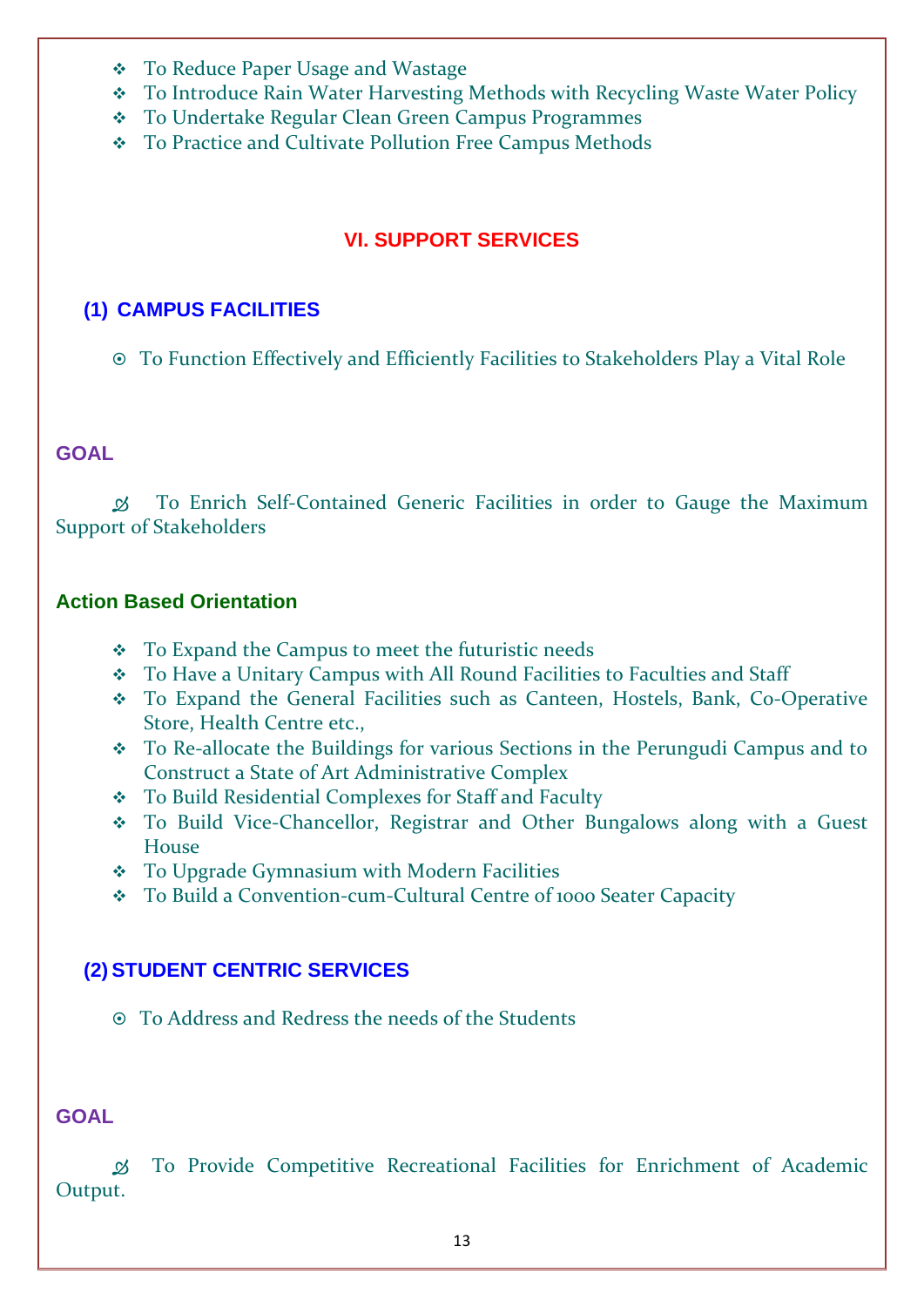#### **Action Based Orientation**

- ❖ To Train and Create an all-round Academic and Research Atmosphere
- ❖ To Develop a Competitive Outsourcing Placement Cell
- ❖ To Renew the Links Establish a Competitive Alumini Association
- ❖ To Provide Facilities to Perform well-in Extra Curricular Activities
- ❖ To Establish a Coaching Center to meet the needs of Competitive Exams
- ❖ To Address and Redress the Grievances by a Potential Grievance Cell
- ❖ To Conduct Stress Free Programmes to Exhibit Academic Potential

# **VII. MULTI TASK OUTREACH**

# **(1) ACADEMIC**

 To Pool the Academic Resources to Extend and Promote Profession Based Academic Activities

# **GOAL**

To meet the Goals of Social Responsibility Offer various Outreach Activities

# **Action Based Orientation**

- ❖ To Develop Intricate Inter Relationship with Bench Bar to bring in Professional Orientation to the Programmes
- ❖ To Commence Money Spinning Short and Mid Term Para Legal and Legal Courses
- ❖ To Commence Intra, Inter Disciplinary Academic Programmes
- ❖ To Develop Academic and Research Liaison with the Affiliated Institutions

# **(2) ACADEMIC SOCIAL OUT REACH**

Expand Profession Oriented Skill Based Educational and Social Programmes

# **GOAL**

 To Meet the Objective of Social Justice with a Focused Integrated Multi Task Activities

# **Action Based Orientation**

- ❖ To Offer Employable Educational Programmes
- ❖ To Rejuvenate the Legal Aid Clinic to organize Legal Aid Programmes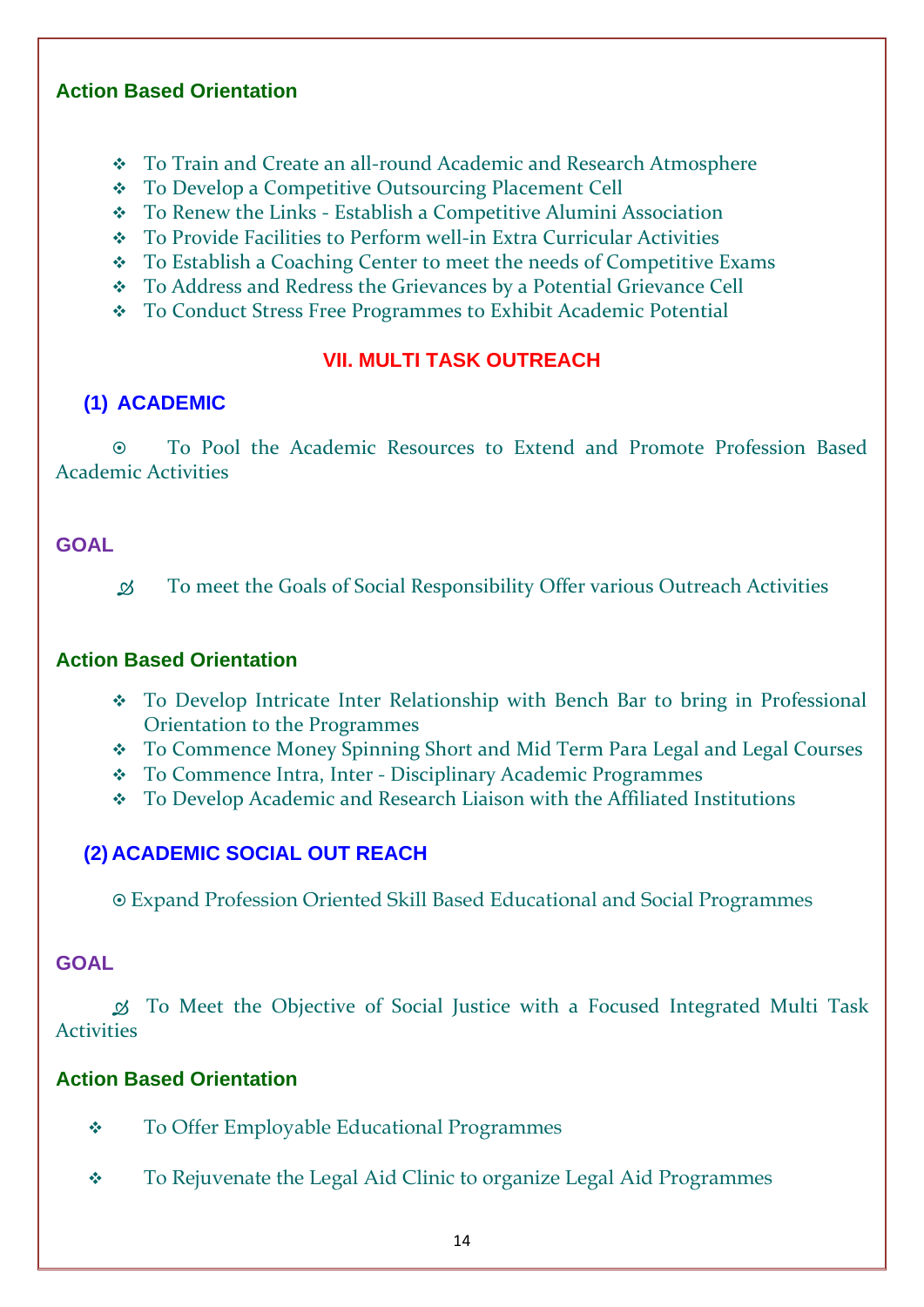- ❖ To Tie-up with Government Professional and other Personnel in lending their helping hand in Legal Aid Programmes
- ❖ To Cater the needs of Professionals to enhance the Educational Qualifications
- ❖ To Conduct Legal Aid Camp by adopting Villages to extend Legal Services
- ❖ To Conduct Programmes on Parental Orientation
- ❖ To Develop Public, Private Partnerships

# **(3) NOTCHUP TO ZENITH**

 To Develop a working Culture amongst its Stakeholders to match with the needs of Economically Globalized World

# **GOAL**

 $\mathcal{D}$  To Compete and Scale up to Academic Pinnacle

#### **Action Based Orientation**

- ❖ To Quickly Procure Required Academic Accreditation
- ❖ To Activate the Partnership Programmes both Nationally and Internationally
- ❖ To Promote Collaborative National and International Academic and Research Programmes



# **GOALS TO BE ACHIEVED IN A PHASED MANNER**

**PHASES OF IMPLEMENTATION AT A GLANCE:**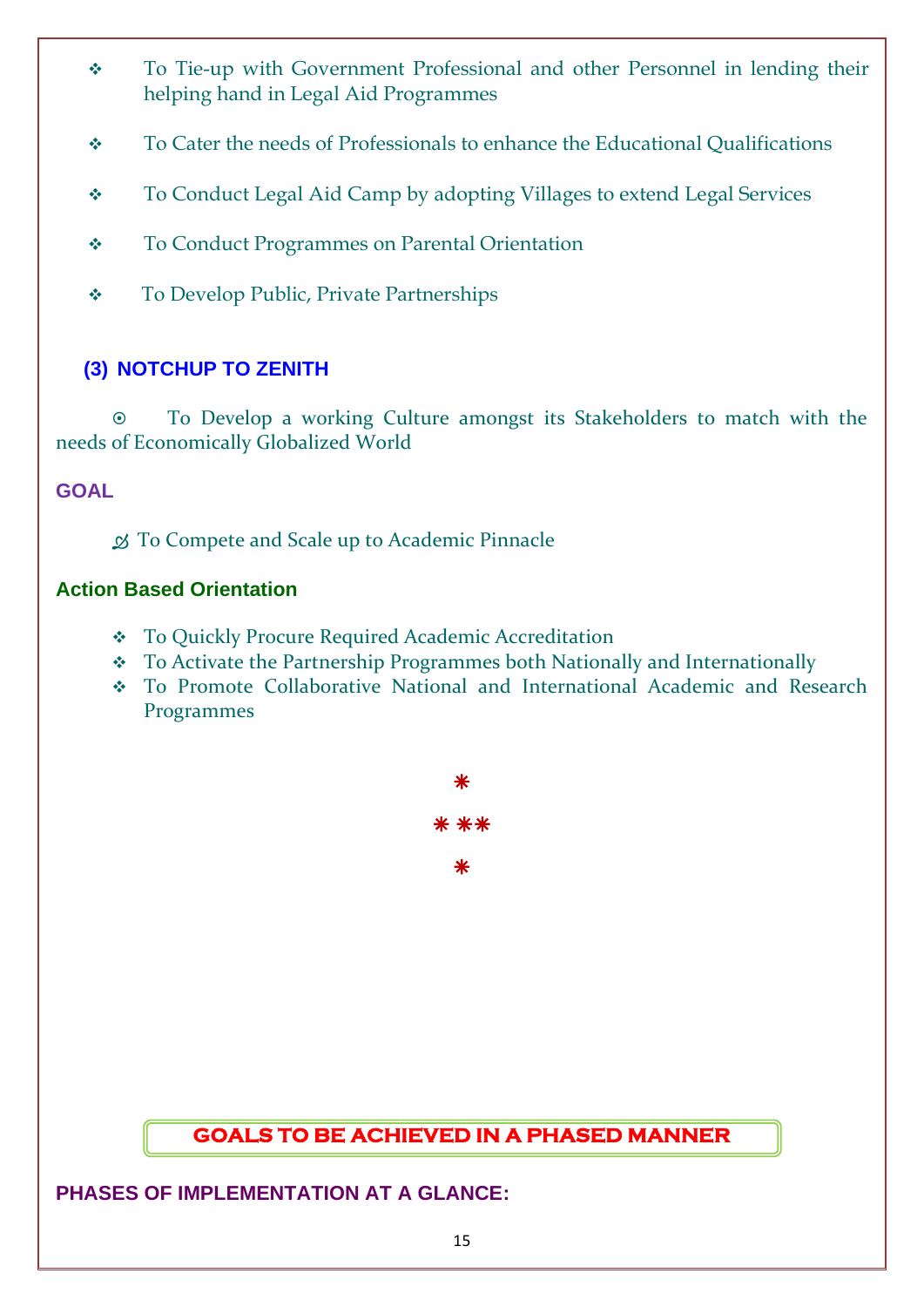| Sl.       | <b>Short Term</b>                                                                                                                                                                                                                | <b>Mid Term</b>                                                                                                                                                        | <b>Long Term</b>                                                                                                                                                                                                                                                               |  |  |  |  |
|-----------|----------------------------------------------------------------------------------------------------------------------------------------------------------------------------------------------------------------------------------|------------------------------------------------------------------------------------------------------------------------------------------------------------------------|--------------------------------------------------------------------------------------------------------------------------------------------------------------------------------------------------------------------------------------------------------------------------------|--|--|--|--|
| <b>No</b> | $(2020 - 2023)$                                                                                                                                                                                                                  | $(2024 - 2027)$                                                                                                                                                        | $(2028 - 2030)$                                                                                                                                                                                                                                                                |  |  |  |  |
|           | <b>I. OBJECTIVE GOAL</b>                                                                                                                                                                                                         |                                                                                                                                                                        |                                                                                                                                                                                                                                                                                |  |  |  |  |
|           | (1) Academic                                                                                                                                                                                                                     |                                                                                                                                                                        |                                                                                                                                                                                                                                                                                |  |  |  |  |
| (a)       | the U.G &<br><b>P.G.</b><br>Update<br><b>Syllabus</b>                                                                                                                                                                            | To Review necessary changes                                                                                                                                            | Introduce fresh Syllabus                                                                                                                                                                                                                                                       |  |  |  |  |
| (b)       | To introduce intake of foreign<br>students in every Course of<br><b>University</b><br>the<br>as<br>per<br>Government of India Norms<br>under Exchange Programmes<br>on over and above basis of<br>total seats not exceeding 10%. | To develop contacts with<br>Government for sponsoring<br>candidates<br>also to<br>and<br>facilitate partner<br>Foreign<br>Universities.                                | In similar lines, establish<br>Partner<br>Exchange<br>Programme<br>of campus<br>students to abroad and also<br>encourage Indian students<br>to apply foreign fellowship<br>including Government of<br>India and other Foreign<br><b>Agencies</b><br>recognized<br>by<br>India. |  |  |  |  |
| (c)       | * Introduce CBCS at P.G.<br>Level<br>with<br>enter MoUs<br>❖<br>To<br><b>Institutions</b><br>Foreign<br>for<br>Exchange of P.G. student of<br>Causal Students<br>for<br>one<br>semester                                          | ❖ Review the Programme<br>*Encourage Indian Students<br>to go as Casual Students<br>either online or offline mode<br>within<br>India<br>outside<br><b>or</b><br>India. | To expand MoUs with<br>other institutes for credit<br>transfer and admit students<br>for particular courses.<br>❖ Encourage more<br>and<br>causal<br>and<br>more<br>fellowships.                                                                                               |  |  |  |  |
| (d)       | Introduce Language Lab                                                                                                                                                                                                           | <b>Upgrading Language Lab</b>                                                                                                                                          | Review Language Skills and<br>Language Lab                                                                                                                                                                                                                                     |  |  |  |  |
| (e)       | Introduce<br>Techno<br><b>Based</b><br><b>Teaching</b>                                                                                                                                                                           | Upgradation<br>to<br>cover<br>Techno Based Teaching with<br><b>Skill Orientation</b>                                                                                   | To bring in Intra-Inter-<br>Disciplinary<br><b>Skill</b><br><b>Based</b><br>Programmes                                                                                                                                                                                         |  |  |  |  |
|           | (2) Research                                                                                                                                                                                                                     |                                                                                                                                                                        |                                                                                                                                                                                                                                                                                |  |  |  |  |
| (a)       | Ph.D.<br>To<br>adopt<br>new<br>Regulations and Review the<br>existing Research activities                                                                                                                                        | To take steps to promote<br>Multi Disciplinary Research<br>in Universities and promote<br>Research<br>activities<br>in<br><b>Affiliated Institutions</b>               | in<br>To<br>bring<br>reputed<br>publications<br>and<br>type<br>Collaborations<br>Research<br>Industry<br>Institution<br>Oriented.                                                                                                                                              |  |  |  |  |
| (b)       | establish<br>To<br>Research<br>Collaborations and Research<br>Journals                                                                                                                                                           | student<br>To<br>encourage<br>exchange<br>teacher<br>with<br>partner institutions.                                                                                     | Review Research funding<br>and take necessary steps                                                                                                                                                                                                                            |  |  |  |  |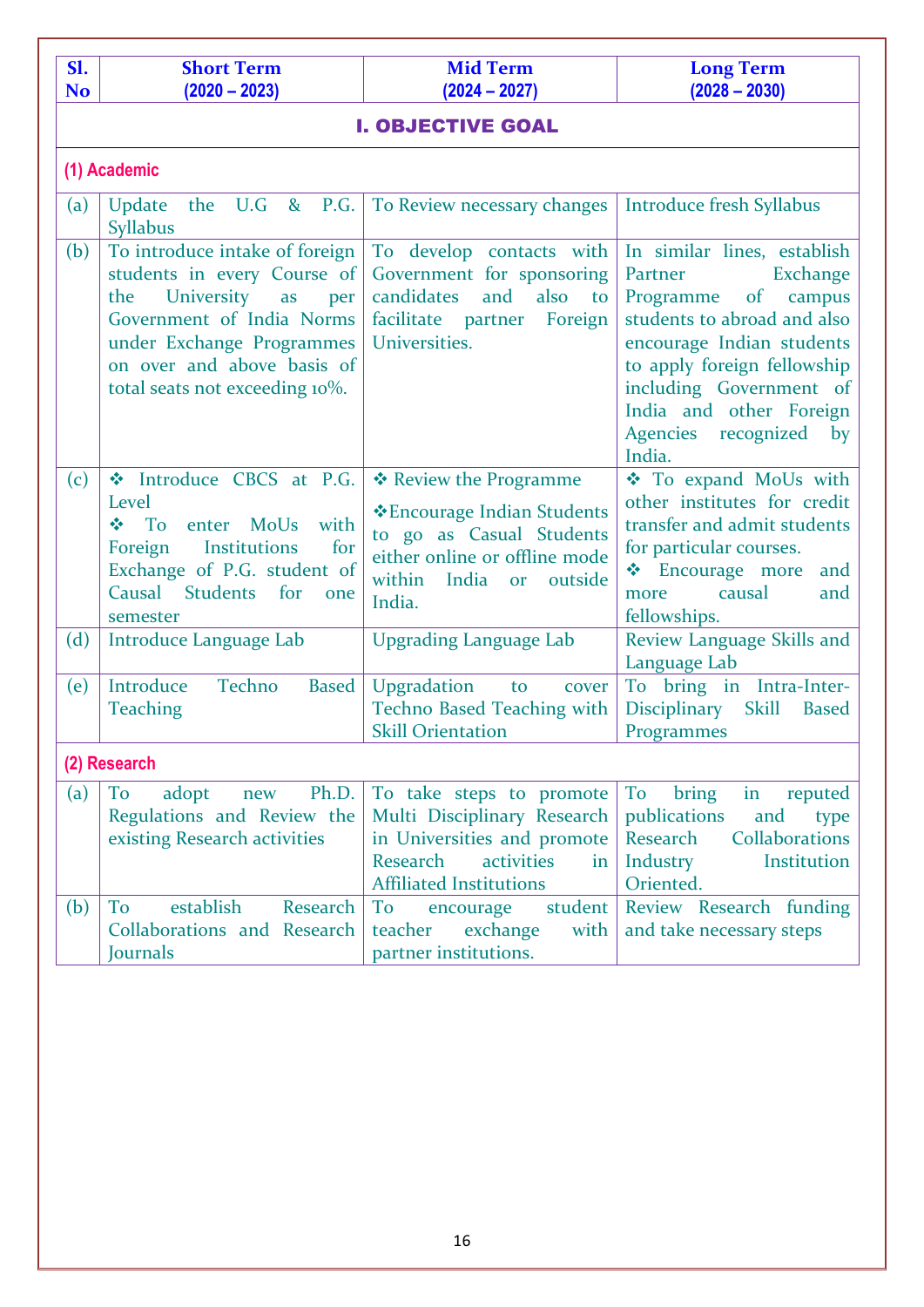| Sl.                            | <b>Short Term</b>                                                | <b>Mid Term</b>                           | <b>Long Term</b>                                              |  |  |
|--------------------------------|------------------------------------------------------------------|-------------------------------------------|---------------------------------------------------------------|--|--|
| <b>No</b>                      | $(2020 - 2023)$                                                  | $(2024 - 2027)$                           | $(2028 - 2030)$                                               |  |  |
|                                | (3) Faculty                                                      |                                           |                                                               |  |  |
| (a)                            | the<br>Complete<br><b>Career</b><br><b>Scheme</b><br>Advancement | <b>Review Career Advancement</b>          | Review<br>Career<br>Advancement Scheme and                    |  |  |
|                                | and<br>Appointments<br>the<br>as per                             | Scheme and Appointments,<br>if necessary. | Appointments, if necessary.                                   |  |  |
|                                | norms of Regulatory Bodies.                                      |                                           |                                                               |  |  |
| (b)                            | Training teachers with new                                       | Introduce<br><b>Skill</b><br><b>Based</b> | Flexible Learner<br>Center                                    |  |  |
|                                | <b>Methodological Perspectives</b>                               | Training Impartation with                 | Orientation<br>with                                           |  |  |
|                                |                                                                  | <b>Filled Based Activities</b>            | <b>Teaching</b><br>Innovative<br><b>Techniques</b>            |  |  |
| (c)                            | Organization of<br>Regular                                       | Conduct Teaching Related                  | undertake<br>To<br>Faculty                                    |  |  |
|                                | Seminar, Conferences                                             | Workshops<br>and                          | Exchange Programme with                                       |  |  |
|                                |                                                                  | <b>Introspection Methodologies</b>        | National and International                                    |  |  |
|                                |                                                                  |                                           | Institutions                                                  |  |  |
|                                | (4) Academic Outreach                                            |                                           |                                                               |  |  |
| (a)                            | Short<br>$\sigma_{\rm eff}^{\rm 2}$<br>Introduce<br>Term         | To introduce Industry                     | To Review in introduce                                        |  |  |
|                                | Professional<br>Orientation                                      | <b>Employability Programmes</b>           | Programmes relevant Intra                                     |  |  |
|                                | Certificate<br>like<br>Courses                                   | Programmes of Parental                    | - Inter Disciplinary Nature                                   |  |  |
|                                | Courses, Diplomas in Legal                                       | Orientation                               |                                                               |  |  |
|                                | and Para Legal Studies                                           |                                           |                                                               |  |  |
|                                | ❖ To commence a 3 Year                                           |                                           |                                                               |  |  |
|                                | LL.M., Programme                                                 |                                           |                                                               |  |  |
|                                | (5) Techno Legal Interface                                       |                                           |                                                               |  |  |
| (a)                            | upgrade<br>To<br>the<br>mono                                     | To promote Online Research                | Techno<br>Develop<br><b>Based</b>                             |  |  |
|                                | Programmes to Techno Based                                       | and Virtual<br>Consultancy                | Industrial Legal Relations<br>Intra<br>with                   |  |  |
|                                | of the existing Programmes                                       | <b>Services</b>                           | Inter<br><b>Disciplinary Perspectives</b>                     |  |  |
|                                |                                                                  |                                           |                                                               |  |  |
| (6) Library                    |                                                                  |                                           |                                                               |  |  |
| (a)                            | $\div$ To expand the present                                     | Continuous training to                    | To Review Library Services                                    |  |  |
|                                | Library Services with Techno                                     | Library staff to meet the                 | and<br>improve<br>the                                         |  |  |
|                                | <b>Based functioning</b><br>❖ To appoint Library Staff to        | future requirements of the<br>University  | Technological Facilities to<br>extend<br>full<br>access<br>to |  |  |
|                                | strengthen Library Services                                      | <b>❖</b> Develop E-Services               | <b>Affiliated Institutions</b>                                |  |  |
|                                |                                                                  |                                           |                                                               |  |  |
| <b>II. EXAM ADMINISTRATION</b> |                                                                  |                                           |                                                               |  |  |
|                                | (1) Administrative Reforms                                       |                                           |                                                               |  |  |
| (a)                            | * To regroup administrative                                      | * Review the Policy Frame                 | ❖ Review the Policy Frame                                     |  |  |
|                                | structure and appoint more                                       | Work for addressing the                   | Work and address the                                          |  |  |
|                                | supporting staff                                                 | necessities                               | Short comings                                                 |  |  |
|                                | <b>*To</b> introduce automation                                  | * Impart Regular Training                 | <b>*</b> Introduce Technology                                 |  |  |
|                                | facilities                                                       | Programmes to<br>address                  | Based Administration<br>to                                    |  |  |
|                                | $\frac{1}{2}$<br>To<br>establish<br>Exam                         | <b>Short Comings</b>                      | the<br>needs<br>$\sigma$<br>meet                              |  |  |
|                                | <b>Grievance Cell</b>                                            |                                           | University and Affiliated                                     |  |  |
|                                |                                                                  |                                           | Institutions                                                  |  |  |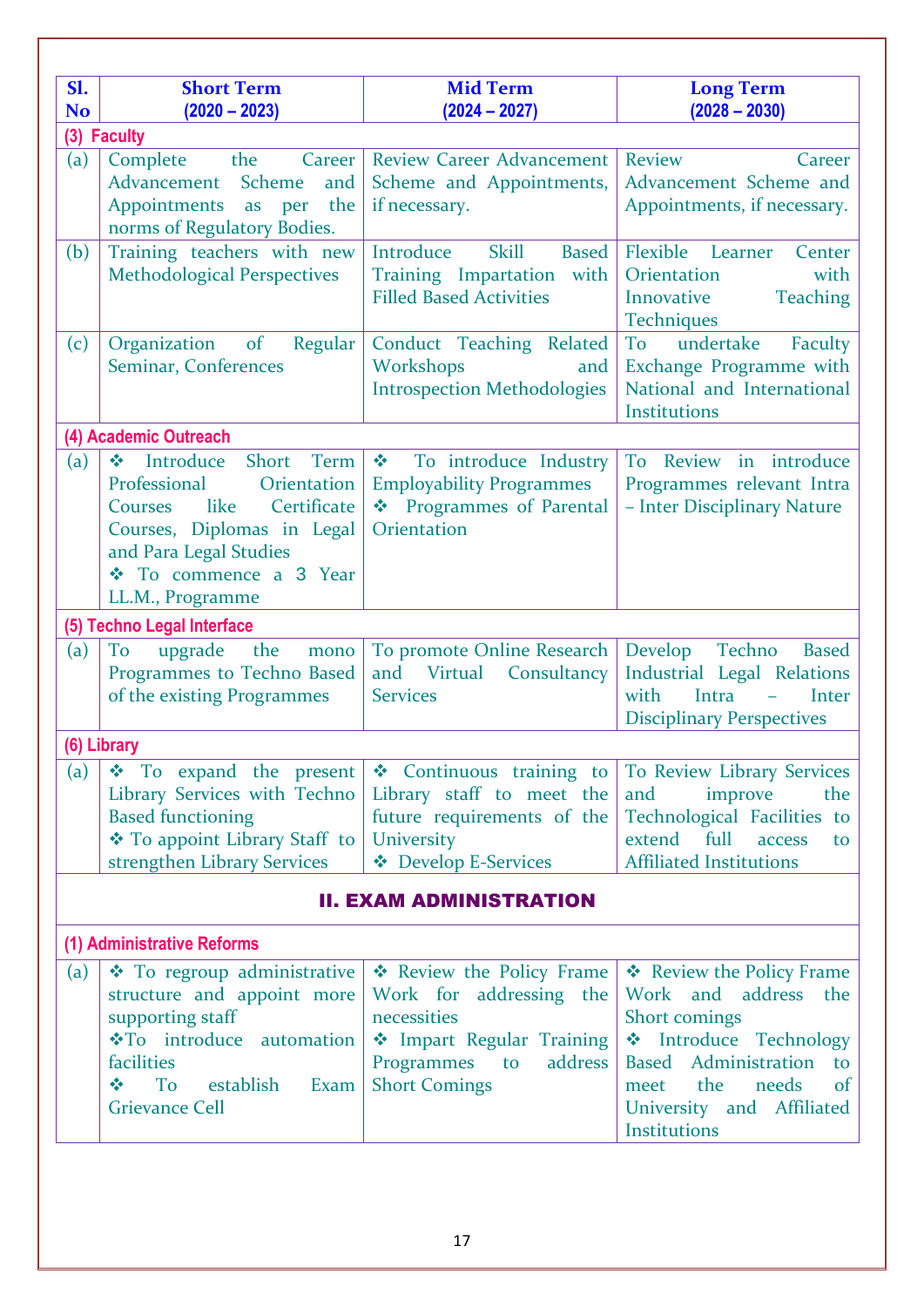| Sl.                    | <b>Short Term</b>                                                                                  | <b>Mid Term</b>                                                                                                                                                                                                                                                                                                            | <b>Long Term</b>                                                                                                         |  |
|------------------------|----------------------------------------------------------------------------------------------------|----------------------------------------------------------------------------------------------------------------------------------------------------------------------------------------------------------------------------------------------------------------------------------------------------------------------------|--------------------------------------------------------------------------------------------------------------------------|--|
| <b>No</b>              | $(2020 - 2023)$                                                                                    | $(2024 - 2027)$                                                                                                                                                                                                                                                                                                            | $(2028 - 2030)$                                                                                                          |  |
| (2) E-Governance Exams |                                                                                                    |                                                                                                                                                                                                                                                                                                                            |                                                                                                                          |  |
| (a)                    | To Train the Teachers on E-<br>Interfacing System in Exam<br><b>Related Matters</b>                | Introduce Online Exam and<br><b>Valuation for Campus</b>                                                                                                                                                                                                                                                                   | Introduce Online<br>Exam<br>Valuation for University as<br>Affiliated<br>well<br>as<br>Institutions                      |  |
| (b)                    | To introduce Web Based Inter<br>Active Exam Counselling in<br>the Campus                           | Introduce Online Exam and<br><b>Valuation for select Colleges</b>                                                                                                                                                                                                                                                          | <b>Introduce Online Exam and</b><br>Valuation for all Affiliated<br>Colleges                                             |  |
| (c)                    | Online<br>To introduce<br>Fee<br>Online<br>and<br>Payment<br>Correspondence<br>in<br>the<br>Campus | To introduce Online Fee<br>Online<br>Payment<br>and<br>Correspondence for select<br><b>Colleges</b>                                                                                                                                                                                                                        | Introduce<br>Online<br>Fee<br>Online<br>Payment<br>and<br>Correspondence<br>for<br>all<br><b>Affiliated Institutions</b> |  |
|                        |                                                                                                    | <b>III. ADMINISTRATION</b>                                                                                                                                                                                                                                                                                                 |                                                                                                                          |  |
| (a)                    | To redraft the Act, Statutes<br>and Ordinances                                                     | To bring in changes in the<br>bodies of the University as<br>per the new Laws<br>and<br><b>Regulations</b>                                                                                                                                                                                                                 | To Review the Act, Statutes<br>and Ordinances basing on<br>futuristic needs                                              |  |
| (b)                    | Reorganize<br>entire<br>administration and recruit the<br>staff                                    | Review the functioning of<br>the administration                                                                                                                                                                                                                                                                            | To take care of needs of the<br>administrative staff and to<br>fill the arranging vacancies<br>at regular intervals      |  |
| (c)                    | Train staff in E-Governance                                                                        | Introduce<br>complete<br>E-Governance                                                                                                                                                                                                                                                                                      | Review and adopt remedial<br>mechanism                                                                                   |  |
| (d)                    | Establish Grievance Redressal<br>Mechanism<br>for<br><b>Effective</b><br>Administration            | Undertake welfare activities Review the Policies and<br>of the staff                                                                                                                                                                                                                                                       | Perspective<br>regular<br>at<br>intervals                                                                                |  |
| (e)                    | Steps to be taken to receive<br>NAAC Accreditation, NIRF<br>Ranking, and other Rankings            | <b>❖</b> To review the necessary<br>for<br>the<br>further<br>aspects<br>outlook.<br><b>To</b><br>guide<br>Affiliated<br>$\frac{1}{2}$<br><b>Institutions for Accreditation</b><br>* Review the Polices as per<br>the Accreditation Agency's<br>suggestion and to take steps<br>International<br>receive<br>to<br>Rankings. | <b>Take</b><br>steps<br>to<br>reaccreditation of NAAC<br>and other Agencies.                                             |  |